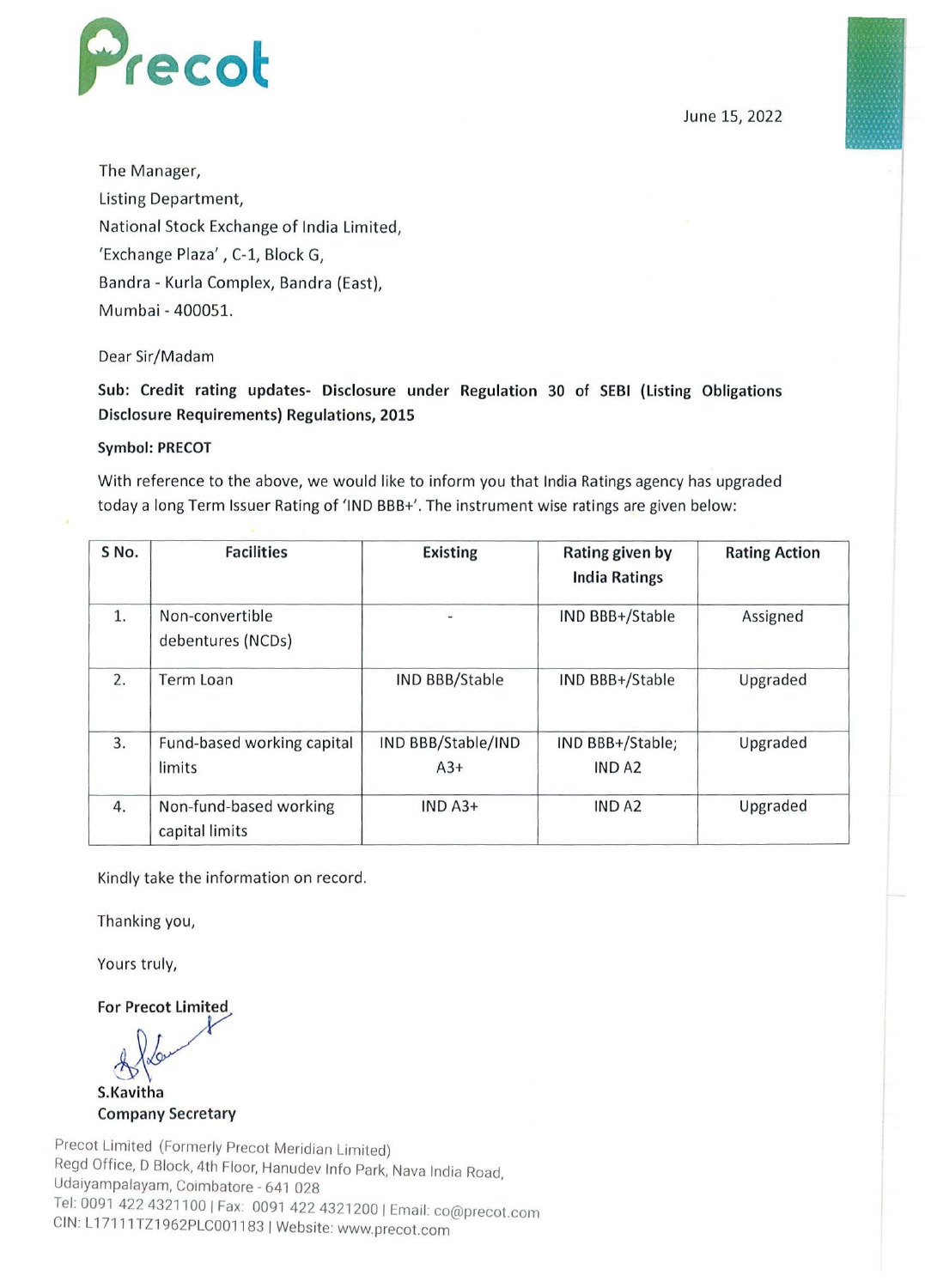

# FitchGroup

Mr. Ashwin Chandran Chairman and Managing Director Precot Limited SF No: 559/4, D Block, 4th Floor, Hanudev Info Park, Nava India Road, Udaiyampalayam, Coimbatore, Tamil Nadu – 641 028

June 14, 2022

#### *Dear Sir/Madam,*

#### *Re: Rating Letter for BLR & NCDs of Precot Limited*

India Ratings and Research (Ind-Ra) has upgraded Precot Limited's (Precot) Long-Term Issuer Rating to 'IND BBB+' from 'IND BBB'. The Outlook is Stable. The instrument-wise rating actions are as follows:

| Instrument<br><b>Type</b>                       | <b>ISIN</b>  | Date<br><b>Issuance</b> | of Coupon Rate | <b>Maturity</b><br>Date | <b>Size</b><br>of<br>(million)                | <b>Issue Rating/Outlook</b>                  | <b>Rating Action</b> | <b>Historical Rating/Outlook</b><br>as on 3 August 2021 |
|-------------------------------------------------|--------------|-------------------------|----------------|-------------------------|-----------------------------------------------|----------------------------------------------|----------------------|---------------------------------------------------------|
| Non-<br>convertible<br>debentures<br>(NCDs)     | INE283A07011 | 20<br>April<br>2022     | 11.55          | <b>FY26</b>             | <b>INR700</b>                                 | IND BBB+/Stable                              | Assigned             |                                                         |
| Term loans                                      |              |                         |                | FY37                    | INR120.8 (reduced<br>from INR1,735)           | IND BBB+/Stable                              | Upgraded             | <b>IND BBB/Stable</b>                                   |
| Fund-based<br>working<br>capital limits         |              |                         |                |                         | INR2,802.3<br>from<br>(increased<br>INR1,585) | BBB+/Stable; INDUpgraded<br><b>IND</b><br>A2 |                      | IND BBB/Stable/IND A3+                                  |
| Non-fund-<br>based<br>working<br>capital limits |              |                         |                |                         | INR877 (increased<br>from $INR480$ )          | INDA2                                        | Upgraded             | $IND A3+$                                               |

In issuing and maintaining its ratings, India Ratings relies on factual information it receives from issuers and underwriters and from other sources India Ratings believes to be credible. India Ratings conducts a reasonable investigation of the factual information relied upon by it in accordance with its ratings methodology, and obtains reasonable verification of that information from independent sources, to the extent such sources are available for a given security.

The manner of India Ratings factual investigation and the scope of the third-party verification it obtains will vary depending on the nature of the rated security and its issuer, the requirements and practices in India where the rated security is offered and sold, the availability and nature of relevant public information, access to the management of the issuer and its advisers, the availability of pre-existing third-party verifications such as audit reports, agreed-upon procedures letters, appraisals, actuarial reports, engineering reports, legal opinions and other reports provided by third parties, the availability of independent and competent third-party verification sources with respect to the particular security or in the particular jurisdiction of the issuer, and a variety of other factors.

Users of India Ratings ratings should understand that neither an enhanced factual investigation nor any third-party verification can ensure that all of the information India Ratings relies on in connection with a rating will be accurate and complete. Ultimately, the issuer and its advisers are responsible for the accuracy of the information they provide to India Ratings and to the market in offering documents and other reports. In issuing its ratings India Ratings must rely on the work of experts, including independent auditors with respect to financial statements and attorneys with respect to legal and tax matters. Further, ratings are inherently forward-looking and embody assumptions and predictions about future events that by their nature cannot be verified as facts. As a result, despite any verification of current facts, ratings can be affected by future events or conditions that were not anticipated at the time a rating was issued or affirmed.

India Ratings seeks to continuously improve its ratings criteria and methodologies, and periodically updates the descriptions on its website of its criteria and methodologies for securities of a given type. The criteria and methodology used to determine a rating action are those in effect at the time the rating action is taken,

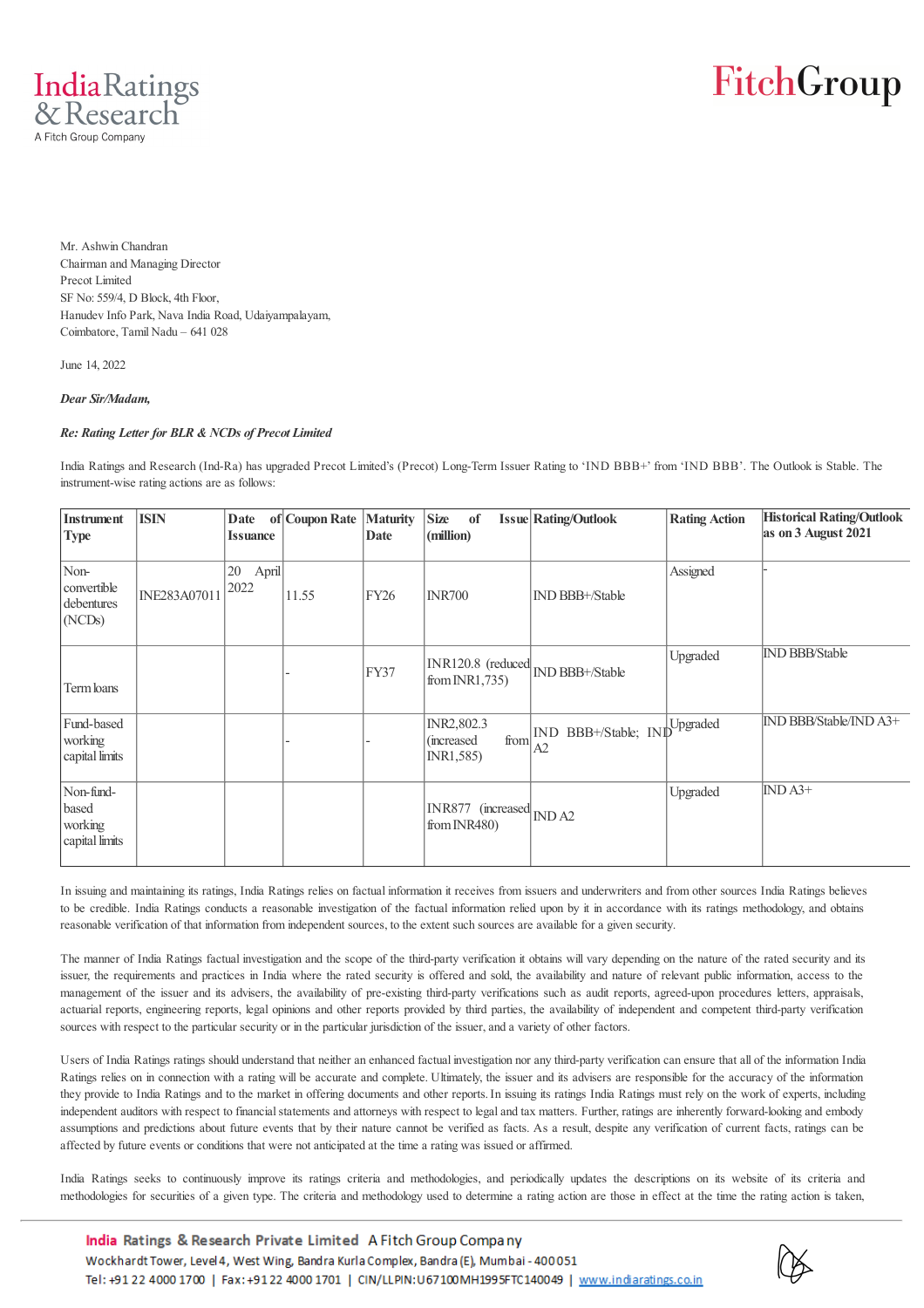

which for public ratings is the date of the related rating action commentary. Each rating action commentary provides information about the criteria and methodology used to arrive at the stated rating, which may differ from the general criteria and methodology for the applicable security type posted on the website at a given time. For this reason, you should always consult the applicable rating action commentary for the most accurate information on the basis of any given public rating.

Ratings are based on established criteria and methodologies that India Ratings is continuously evaluating and updating. Therefore, ratings are the collective work product of India Ratings and no individual, or group of individuals, is solely responsible for a rating. All India Ratings reports have shared authorship. Individuals identified in an India Ratings report were involved in, but are not solely responsible for, the opinions stated therein. The individuals are named for contact purposes only.

Ratings are not a recommendation or suggestion, directly or indirectly, to you or any other person, to buy, sell, make or hold any investment, loan or security or to undertake any investment strategy with respect to any investment, loan or security or any issuer. Ratings do not comment on the adequacy of market price, the suitability of any investment, loan or security for a particular investor (including without limitation, any accounting and/or regulatory treatment), or the tax-exempt nature or taxability of payments made in respect of any investment, loan or security. India Ratings is not your advisor, nor is India Ratings providing to you or any other party any financial advice, or any legal, auditing, accounting, appraisal, valuation or actuarial services. A rating should not be viewed as a replacement for such advice or services. Investors may find India Ratings ratings to be important information, and India Ratings notes that you are responsible for communicating the contents of this letter, and any changes with respect to the rating, to investors.

It will be important that you promptly provide us with all information that may be material to the ratings so that our ratings continue to be appropriate. Ratings may be raised, lowered, withdrawn, or placed on Rating Watch due to changes in, additions to, accuracy of or the inadequacy of information or for any other reason India Ratings deems sufficient.

Nothing in this letter is intended to or should be construed as creating a fiduciary relationship between India Ratings and you or between India Ratings and any user of the ratings.

In this letter, "India Ratings" means India Ratings & Research Pvt. Ltd. and any successor in interest.

We are pleased to have had the opportunity to be of service to you. If we can be of further assistance, please email us at infogrp@indiaratings.co.in

Sincerely,

India Ratings

**Abhishek Bhattacharya Senior Director**

**IndiaRatings** & Research A Fitch Group Company